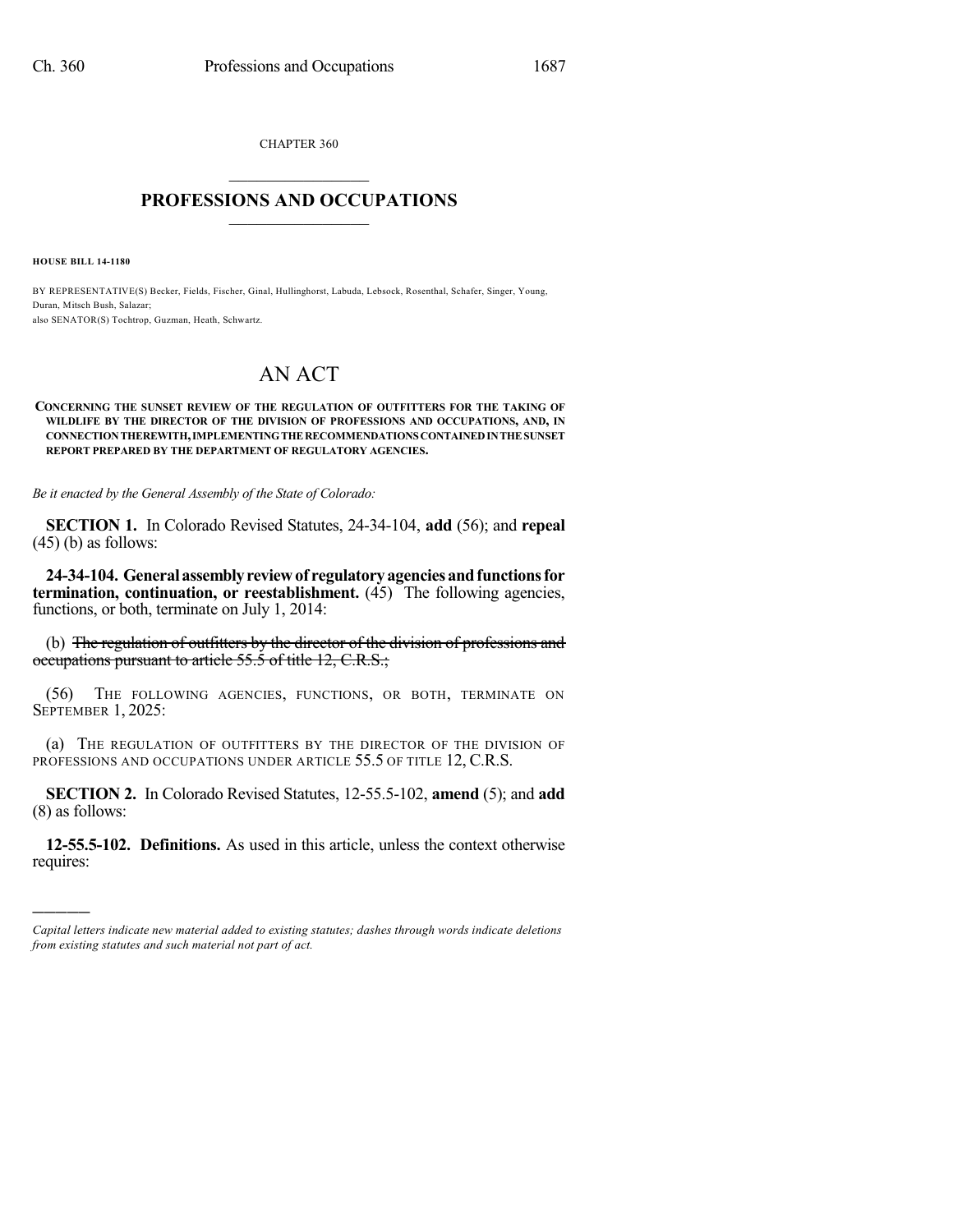(5) "Outfitter" means any individual A PERSON soliciting to provide or providing, for compensation, outfitting services for the purpose of hunting or fishing on land that such individual THE PERSON does not own.

(8) "PERSON" MEANS AN INDIVIDUAL OR ENTITY.

**SECTION 3.** In Colorado Revised Statutes, **amend** 12-55.5-102.5 as follows:

**12-55.5-102.5.** Applicability. (1) This article shall DOES not apply to a person who only authorizes a person to hunt, fish, or take wildlife on property the person owns, rents, or leases, including without limitation, providing such THE authorization for compensation.

(2) THIS ARTICLE DOES NOT REQUIRE A PERSON TO REGISTER AS AN OUTFITTER IF THE PERSON ONLY RENTS MOTOR VEHICLES, LIVESTOCK, OR EQUIPMENT.

**SECTION 4.** In Colorado Revised Statutes, 12-55.5-103, **amend** (1) as follows:

**12-55.5-103. Registration required - fees.** (1) No individual A PERSON shall NOT engage in activities as an outfitter, or advertise in any publication AS AN OUTFITTER, or represent himself, HERSELF, OR ITSELF as an outfitter unless he THE PERSON first obtains a certificate of registration from the division and unless such certificate of THE registration is in full force and effect and in such individual's THE PERSON'S immediate possession. No individual APERSON shall NOT continue to act as an outfitter if such THE PERSON's registration has been suspended or revoked or has expired.

**SECTION 5.** In Colorado Revised Statutes, **amend** 12-55.5-103.5 as follows:

**12-55.5-103.5. Guide qualifications.** (1) A person AN INDIVIDUAL who works as a guide shall MUST be eighteen years of age or older and shall hold either a valid first aid or first aid instructor's card issued by the American red cross or evidence of equivalent training eredentials as approved by the director. A person  $\Delta N$ INDIVIDUAL who violates this subsection  $(1)$  is guilty of a misdemeanor and shall be punished by a fine of one hundred dollars.

(2) It is a violation of this article for  $\frac{any\,person}{any\,M}$  an INDIVIDUAL whose outfitter registration has been revoked or suspended to work as a guide.

**SECTION 6.** In Colorado Revised Statutes, 12-55.5-104, **amend** (1) (a) and (1) (b) as follows:

**12-55.5-104. Powers and duties of the director.** (1) In addition to all other powers and duties conferred or imposed upon the director by this article or by any other law, the director:

(a) May promulgate rules and regulations pursuant to the provisions of UNDER section  $24-\overline{4}-103$ , C.R.S., to govern the registration of outfitters AND to carry out the purposes of this article;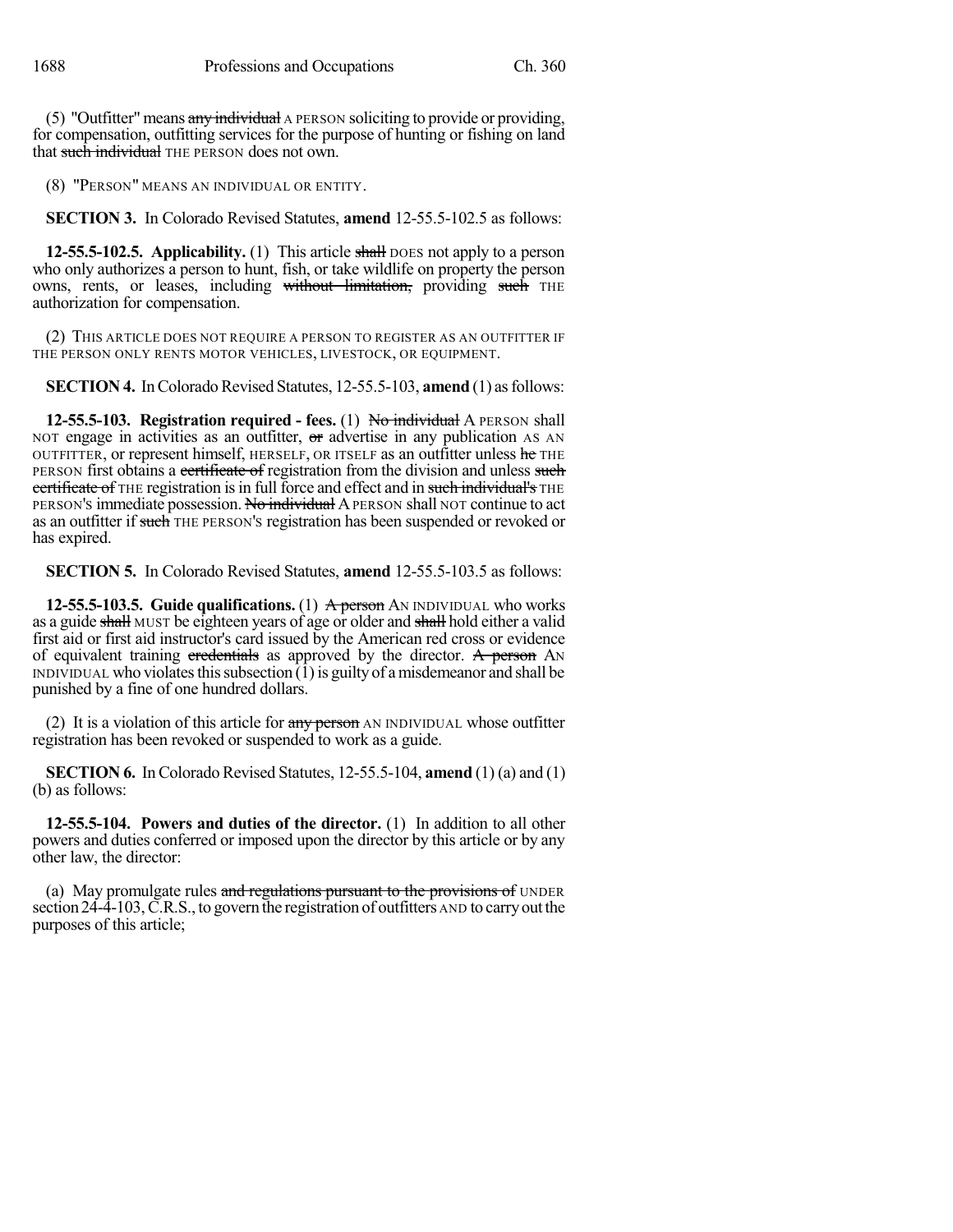(b)(I) May administer oaths, take affirmations of witnesses, and issue subpoenas to compel the attendance of witnesses and the production of all relevant papers, books, records, documentary evidence, and materialsin any hearing, investigation, accusation, or other matter coming before the board DIRECTOR. The director may appoint an administrative law judge pursuant to part 10 of article 30 of title 24, C.R.S., to perform the functions of this subparagraph (I) and to take evidence and to make findings and report them to the director.

(II) Upon failure of any witness to comply with such subpoena or process, the district court of the county in which the subpoenaed person or licensee REGISTRANT resides or conducts business, upon application by the board or director with notice to the subpoenaed person or licensee REGISTRANT, may issue to the person or **licensee** REGISTRANT an order requiring that person or licensee REGISTRANT to appear before the director; to produce the relevant papers, books, records, documentary evidence, or materials if so ordered; or to give evidence touching RELEVANT TO the matter under investigation or in question. Failure to obey the order of the court may be punished by the court as a contempt of court.

**SECTION 7.** In Colorado Revised Statutes, 12-55.5-105, **amend** (1) introductory portion, (1) (b), (1) (c), (1) (d), and (5); and **repeal** (1) (e) as follows:

**12-55.5-105. Issuance of registration - violations.** (1) Except as otherwise provided in this article, the director shall issue an initial or renewed evertificate of registration as an outfitter to any AN individual who pays the required fee and furnishes evidence satisfactory to the director that such THE individual:

(b) Holds a valid instructor's card in first aid CARD or a standard first aid INSTRUCTOR'S card issued by the American red cross or evidence of equivalent training;

(c) Possesses minimum liability insurance coverage in the amount of fifty thousand dollars for bodily injury to one person INDIVIDUAL in any A single accident and one hundred thousand dollars for bodily injury to all persons INDIVIDUALS in  $\frac{any}{x}$  A single accident;

(d) Has submitted to the director a surety bond in the minimum sum of ten thousand dollars, executed by the applicant as principal and by a surety company qualified and authorized to do business in this state as surety. Such THE bond shall MUST be conditioned upon compliance with the provisions of this article and with the rules and regulations promulgated under this article.

(e) Holds a valid first aid or first aid instructor's card issued by the American red cross or evidence of equivalent training credentials as approved by the director; and

(5) (a) Renewals and reinstatement of certificates shall be pursuant to A REGISTRATION ARE MADE UNDER a schedule established by the director, of the division of professions and occupations within the department of regulatory agencies and shall REGISTRATIONS MUST be renewed or reinstated pursuant to IN ACCORDANCE WITH section 24-34-102 (8), C.R.S.

(b) The director of the division of professions and occupations within the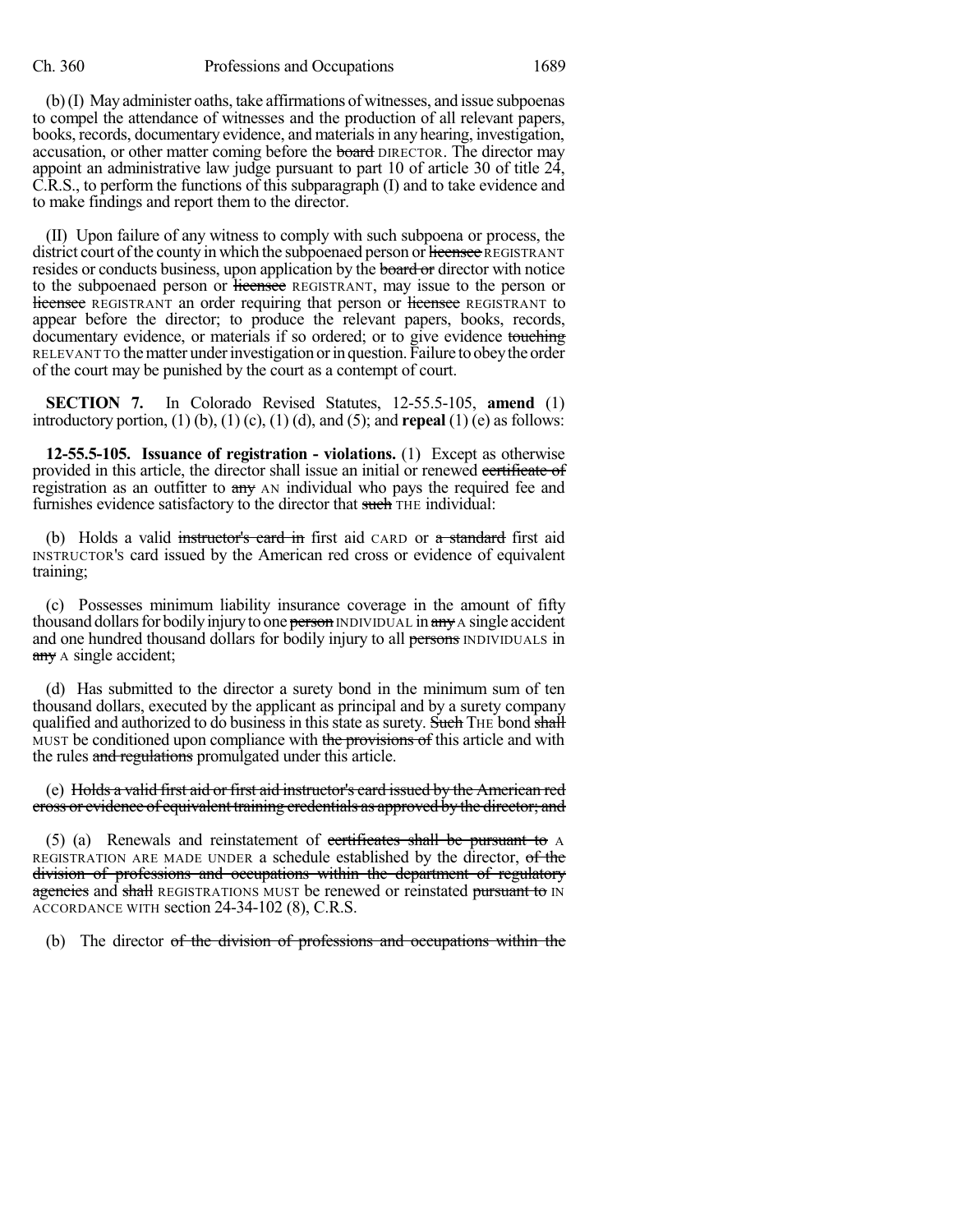department of regulatory agencies may establish renewal fees and delinquency fees for reinstatement pursuant to IN ACCORDANCE WITH section 24-34-105, C.R.S.

(c) If a person fails to renew his or her certification pursuant to A REGISTRATION IN ACCORDANCE WITH the schedule established by the director, of the division of professions and occupations, such certificate shall expire THE REGISTRATION EXPIRES.

(d)  $\overrightarrow{Any}$  A person whose extificate REGISTRATION has expired shall be AND WHO OFFERS OR PROVIDES OUTFITTER SERVICES IS subject to the penalties provided in this article or section 24-34-102 (8), C.R.S.

**SECTION 8.** In Colorado Revised Statutes,  $12-55.5-106$ , **amend**  $(1)(a)$ ,  $(1)(c)$ ,  $(1)$  (g),  $(1)$  (j),  $(1)$  (k),  $(1)$  (l),  $(2)$ ,  $(3)$  (a),  $(3)$  (b), and (4) introductory portion; and **add** (1) (m), (3.5), (4.5), and (6) as follows:

**12-55.5-106. Disciplinary actions - grounds for discipline.** (1) The director may deny, suspend, revoke, or place on probation an outfitter's registration OR ISSUE A LETTER OF ADMONITION TO AN APPLICANT FOR OR HOLDER OF AN OUTFITTER'S REGISTRATION if the applicant or holder:

(a) Violates any order of the division or the director or any provision of this article or the rules and regulations established under this article;

Violates any local, state, or federal law related to OR REGULATION CONCERNING public land management, wildlife, health, or cruelty to animals, including, but not limited to, section 33-6-113, C.R.S.;

(g) Is addicted to or dependent upon USES alcohol or any controlled substance AS DEFINED IN SECTION 18-18-102 (5), C.R.S., TO THE EXTENT THAT THE USE PLACES THE USER OR OTHER PERSONS AT RISK WHILE PROVIDING OUTFITTING SERVICES or is a habitual user of ALCOHOL OR a controlled substance as defined in section 18-18-102 (5), C.R.S., TO THE EXTENT THAT THE USE PLACES THE USER OR OTHER PERSONS AT RISK WHILE PROVIDING OUTFITTING SERVICES;

(j) Hires  $\frac{any \text{ person}}{Any \text{ common}}$  AN INDIVIDUAL as a guide who fails to meet the requirements of section 12-55.5-103.5, unless such hiring is a result of an emergency situation, as defined by rules promulgated by the director, in which case the outfitter may hire a guide who does not possess a valid first aid card or first aid instructor's card;

(k) Serves or consumes alcohol while engaged in the activities of an outfitter, if the applicant or holder is under twenty-one years of age; or

(l) Violates section 18-4-503 or 18-4-504, C.R.S., resulting in two or more second or third degree criminal trespass convictions within any three- to five-year period while acting as an outfitter or guide; OR

(m) FAILS TO RESPOND TO A COMPLAINT AGAINST THE REGISTERED OUTFITTER.

(2) Any To BE VALID, A proceeding to deny, suspend, revoke, or place on probation a registration shall MUST be conducted pursuant to IN ACCORDANCE WITH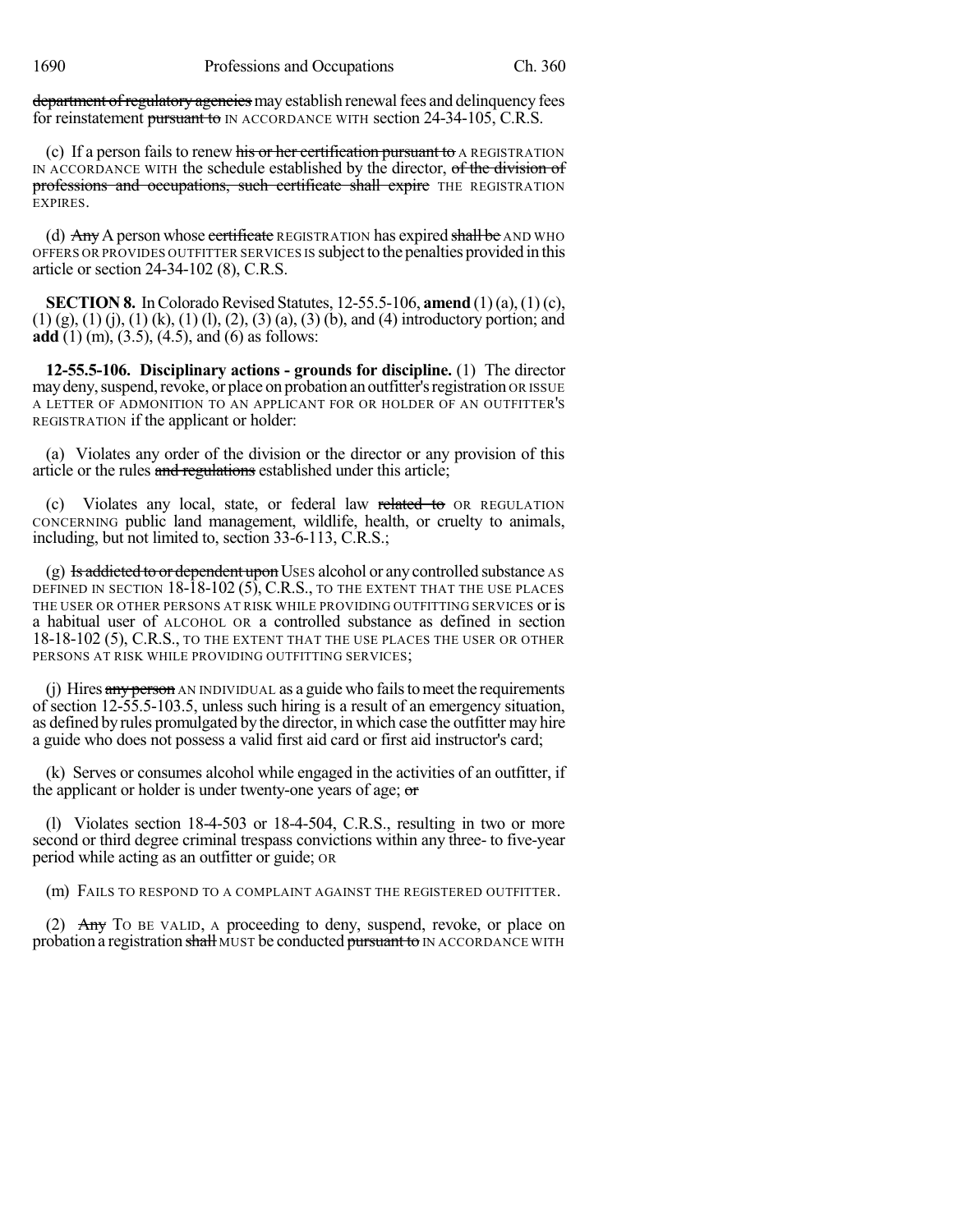sections 24-4-104 and 24-4-105, C.R.S. The director may use an administrative law judge employed by the office of administrative courts in the department of personnel to conduct hearings. Any person whose registration is denied, suspended, placed on probation, or revoked shall pay for the costs incurred in bringing and conducting such proceeding.

(3) (a) When a complaint or investigation discloses an instance of misconduct that, in the opinion of the director, does not warrant formal action by the director but that should not be dismissed as being without merit, THE DIRECTOR MAY ISSUE AND SEND a letter of admonition may be issued and sent, by certified mail, to the registrant.

(b) When a letter of admonition is sent by the director  $\frac{1}{2}$  by certified mail, to a registrant, such registrant shall be advised THE LETTER MUST ADVISE THE REGISTRANT that he or she THE REGISTRANT has the right to request in writing, within twenty days after receipt of the letter, that formal disciplinary proceedings be initiated to adjudicate the propriety of the conduct upon which the letter of admonition is based.

(3.5) WHEN A COMPLAINT OR INVESTIGATION DISCLOSES AN INSTANCE OF CONDUCT THAT DOES NOT WARRANT FORMAL ACTION BY THE DIRECTOR AND, IN THE OPINION OF THE DIRECTOR, SHOULD BE DISMISSED, BUT THE DIRECTOR HAS NOTICED POSSIBLE ERRANT CONDUCT BY THE REGISTRANT THAT COULD LEAD TO SERIOUS CONSEQUENCES IF NOT CORRECTED, THE DIRECTOR MAY SEND THE REGISTRANT A CONFIDENTIAL LETTER OF CONCERN.

(4) Notwithstanding any other provision of this article, the director may deny an initial or renewal application for registration if:

(4.5) THE DIRECTOR MAY DISCIPLINE AN APPLICANT OR REGISTRANT UNDER THIS SECTION FOR THE ACTS OF A PERSON WHO:

(a) IS ACTING ON BEHALF OF THE APPLICANT OR REGISTRANT; AND

(b) (I) IS AN OFFICER, DIRECTOR, MEMBER, OR PARTNER OF, OR OWNER OF AT LEAST A TEN-PERCENT INTEREST IN, THE APPLICANT OR REGISTRANT;

(II) HAS MANAGING OR CONTROLLING AUTHORITY OF THE APPLICANT OR REGISTRANT; OR

(III) IS AN EMPLOYEE, CONTRACTOR, OR AUTHORIZED BOOKING AGENT OF THE APPLICANT OR REGISTRANT.

(6) IF A PERSON'S REGISTRATION IS REVOKED UNDER THIS SECTION OR SURRENDERED IN LIEU OF DISCIPLINE, THE PERSON IS INELIGIBLE TO SUBMIT A NEW APPLICATION FOR REGISTRATION OR REGISTER FOR TWO YEARS AFTER THE DATE THE REGISTRATION IS REVOKED.

**SECTION 9.** In Colorado Revised Statutes, 12-55.5-107, **amend** (3) as follows:

**12-55.5-107. Penalties - distribution of fines.** (3) Any A person who engages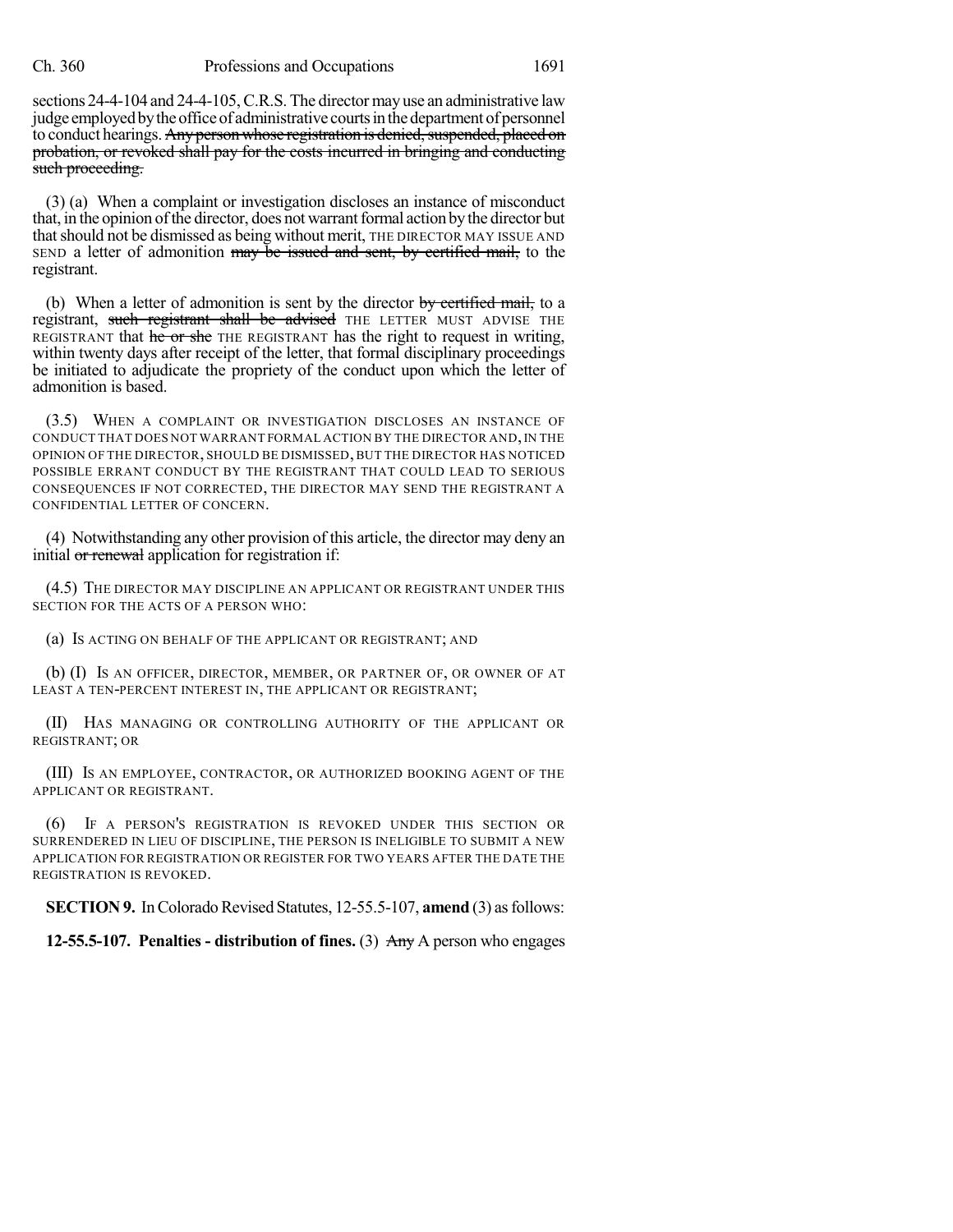in activities as an outfitter shall maintain all applicable documents, records, and other items, for the current year and the preceding four years at the address listed on the registration, required to be maintained by this article or by the rules or regulations of the director when requested to do so by any THE DIRECTOR OR a peace officer. Any such person A REGISTRANT who refuses to permit the inspection of such documents, records, or items is guilty of a misdemeanor and shall be punished by a fine of one hundred dollars.

**SECTION 10.** In Colorado Revised Statutes, 12-55.5-109, **amend** (3) as follows:

**12-55.5-109. Contracts for outfitting services - writing required.** (3) Any written contract provided pursuant to IN ACCORDANCE WITH this section shall MUST also contain a written statement that pursuant to section  $12-55.5-105(1)$  (c) and (1) (d) outfitters are bonded and required to possess the minimum level of liability insurance and that the activities of outfitters are regulated by the director. of the division of professions and occupations in the department of regulatory agencies.

**SECTION 11.** In Colorado Revised Statutes, 12-55.5-110, **amend** (3) (b) as follows:

**12-55.5-110. Other remedies - contracts void - public nuisance - seizure of equipment.** (3) (b) The court may order any such THE property sold by the director in the manner provided for sales on execution.

**SECTION 12.** In Colorado Revised Statutes, **amend** 12-55.5-112 as follows:

**12-55.5-112. Immunity.** The director, the director's staff, any person acting as a witness or consultant to the director, any witness testifying in a proceeding authorized under this article, and any person who lodges FILES a complaint pursuant to UNDER this article shall be IS immune from liability in any A civil action brought against him or her for acts occurring while acting in his or her capacity as director, staff, consultant, or witness, respectively, if such individual THE PERSON was acting in good faith within the scope of his or her respective capacity, made a reasonable effort to obtain the facts of the matter as to which he or she acted, and acted in the reasonable belief that the action taken by him or her was warranted by the facts. Any person participating in good faith in lodging FILING a complaint or participating in any investigative or administrative proceeding pursuant to UNDER this article shall be IS immune from any civil or criminal liability that may result RESULTING from such THE participation.

**SECTION 13.** In Colorado Revised Statutes, **amend** 12-55.5-117 as follows:

**12-55.5-117. Repeal of article - review of functions.** Unless continued by the general assembly, this article is repealed, effective July SEPTEMBER 1, 2014 2025, and those powers, duties, and functions of the division specified in this article are abolished. The provisions of section  $24-34-104$  (5) to (12), C.R.S., concerning a wind-up period, an analysis and evaluation, public hearings, and claims by or against an agency shall apply to the powers, duties, and functions of the division specified in this article.

**SECTION 14.** In Colorado Revised Statutes, **repeal** 12-55.5-118 as follows: